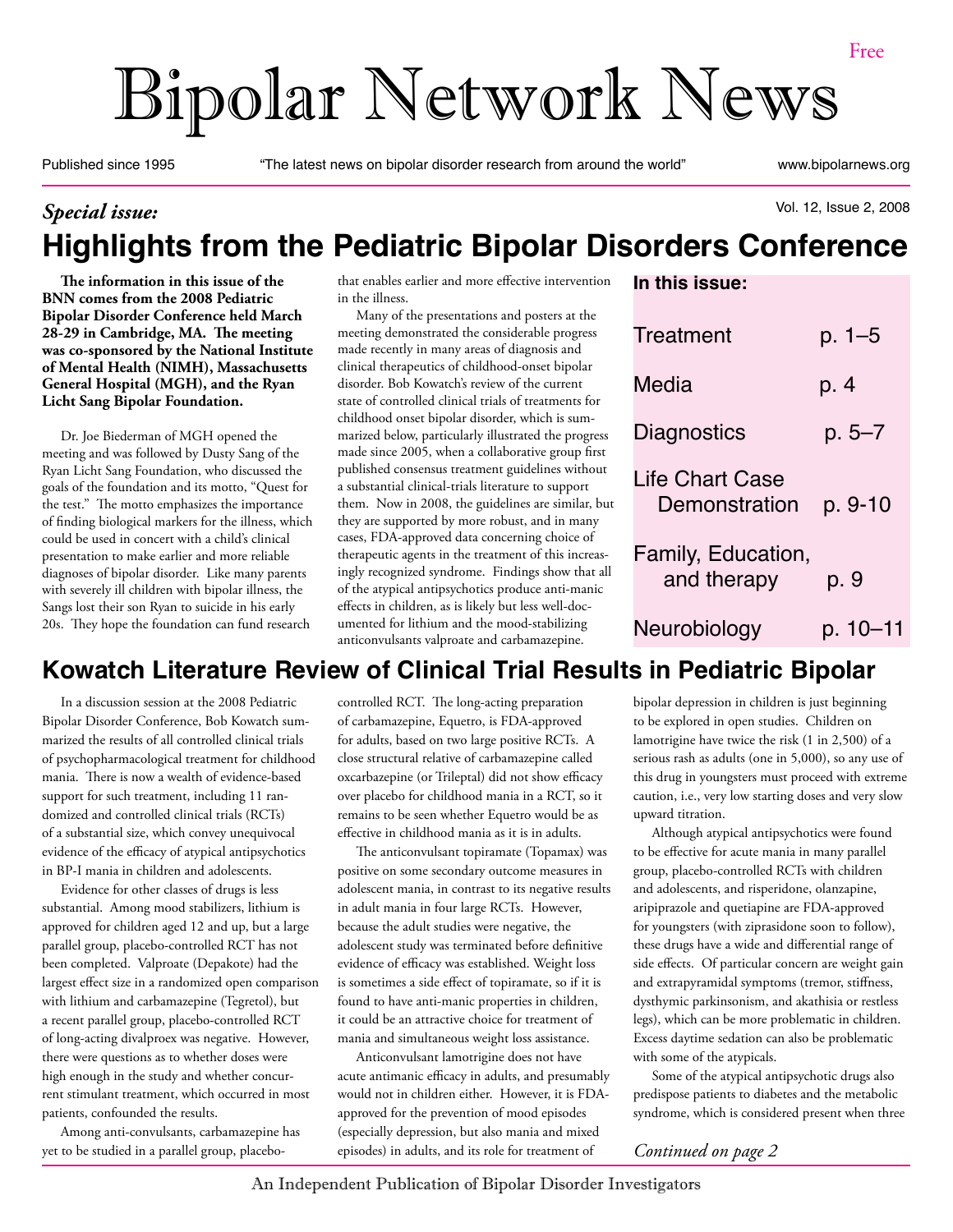## **Clinical Trials with Children Update Earlier Treatment Guidelines**

#### *Continued from Page 1*

or more of the following problems are evident: increased waist circumference, elevated blood sugar (or insulin resistance), elevated cholesterol, elevated triglycerides, and elevated blood pressure.

Since all of the atypical antipsychotics now appear to be effective in childhood-onset manic illness, better tolerability in children becomes a deciding factor among the different drugs. This editor (R.M. Post) has preliminarily ranked the utility of the atypicals (see Table I) based on a subjective assessment that integrates the current state of efficacy, safety data, and tolerability for long-term treatment.

Tolerability in the long term is of paramount importance because evidence suggests that it may take an average of nine months to stabilize a BP-I or BP-II youngster, and more than two years for a child with BP-NOS. Since rates of relapse are also high, it appears appropriate to consider long-term continuation and prophylactic treatment even in initial good responders.

Aripiprazole and ziprasidone appear to be firstline agents among the atypicals because of their good tolerability and relative weight neutrality. Quetiapine (Seroquel), because of its breadth of actions in acute or prophylactic treatment of both

#### Bipolar Network News

**Editor-in-Chief**: Robert M. Post, MD **Managing Editor**: Moira McCauley

The BNN is published four times a year by investigators working with patients with bipolar disorder to better understand the long-term course of illness. The newsletter is available free of charge to all who request it.

Although the editors of the BNN have made every effort to report accurate information, much of the work detailed here is in summary or pre-publication form, and therefore cannot be taken as verified data. The BNN can thus assume no liability for errors of fact, omission, or lack of balance. Patients should consult with their physicians, and physicians with the published literature, before making any treatment decisions based on information given in this issue or in any issue of the BNN.

Publication of the BNN is made possible by an unrestricted grant from the Dalio Foundation.

The opinions expressed in the BNN are solely those of the editors, and do not represent the views of any scientific entity or foundation.

Send any comments or suggestions to:

**BNN** 5415 W. Cedar Lane Suite 201B Bethesda, MD 20814

**BNN** PO Box 18 Beltsville, MD 20704-0018

To be placed on the mailing list, please contact us at:

**Website**: www.bipolarnews.org

mania and depression in adults, as well as recent positive data in adult unipolar depression and generalized anxiety disorder, is also ranked highly. Quetiapine is also widely used in children. Some claim that even in the relatively high doses needed to treat childhood mania (400-800 mg/night), it is relatively well tolerated for sedation and causes acceptable degrees of weight gain.

Dosing of aripiprazole is best started at low amounts (2 mg/day) and increased as tolerated, since higher starting doses (10-15 mg/day) have been associated with nausea and vomiting and/or activation and restless legs.

The complications in dosing of ziprasidone may account for its current less-than-wide clinical usage. Inadequate doses (20-40 mg/day) may activate and cause anxiety in adults, while higher doses (in the range of 80 to 160 mg/day) appear better tolerated. Use of the higher doses had initially been circumscribed by concerns about lengthening the QTc interval on the cardiogram (a widening of the depolarization spike that could predispose patients to arrhythmias). However, recent data from the Clinical Antipsychotic Trials of Intervention Effectiveness (CATIE) study and a new unpublished study of 18,000 patients randomized to either ziprasidone or olanzapine (which does not increase the QTc interval) showed that the small increases in the QTc interval with ziprasidone were not dose-related, and that ziprasidone resulted in no more cardiac events than olanzapine in the extremely large randomized comparison.

When a mood stabilizer (valproate, lithium, or carbamazepine) is added to a treatment regimen for childhood mania, many would choose valproate first. It does not require the careful blood level monitoring needed for lithium, and it does not come with the concerns about the possibility (however rare) of severe rash or hematological suppression on carbamazepine. However, where blood draws are not a problem, and especially when there is a positive family history of bipolar illness in first-degree relatives, lithium is a reasonable option. In the absence of a response to valproate, carbamazepine (with or without lithium) can be a useful alternative as well.

The original recommendations of Kowatch et al. in their 2005 consensus guidelines still provide generally good guidance, with just a few modifications needed. The earlier guidelines suggest starting with a mood stabilizer or atypical antipsychotic, and then, only after mood improvement, adding small doses of a stimulant for any residual ADHD symptoms. One might now shift to starting with a better tolerated atypical in preference to a mood stabilizer, given the robust data on efficacy of the atypical as a class in child and adolescent mania and the more ambiguous results of mood stabilizers in RCTs in children.

Combinations of drugs such as an atypical plus a mood stabilizer or two mood stabilizers (lithium plus valproate) appear to be commonly needed to achieve adequate response or remission. The exact algorithm and sequence of drug use in childhood remains to be further refined in the literature, but concerted pharmacotherapy appears necessary to the treatment of these highly impaired children.

First treatment with stimulants or antidepressants, which is the recommended treatment for uncomplicated ADHD, should be avoided in the child with bipolar disorder and comorbid ADHD; instead, mood stabilizers and/or atypicals should be utilized first.

If only stimulants are being used and they are not effective, parents should seek a second opinion or consultation with a physician more attuned to the possibility that the child has ADHD complicated by oppositional defiant disorder (ODD), conduct disorder (CD), or bipolar disorder. If stimulants are going to be effective, their efficacy should be relatively immediately apparent. Years of exploring the effectiveness of the many different ADHD preparations, using higher and higher doses in the face of inefficacy, should be avoided in favor of other approaches for ADHD complicated by bipolar disorder or another externalizing disorder such as ODD or CD. The immediate effect of stimulants on ADHD symptoms contrasts with the slower onset of action of mood stabilizers and atypicals. These typical treatments for bipolar disorder should be evaluated over many days or weeks to adequately discern effectiveness.

As summarized by Kowatch at this meeting, one can no longer consider the treatment of childhood-onset mania to lack a systematic clinical-trials database, and clinicians should think about beginning appropriate pharmacological as well as family psycho-educational therapy early in the course of childhood-onset mania. Family support, education, and clinical management techniques are a necessary part of the treatment plan in the vast majority of children. Ideally this combination of pharmacological and family interventions would lead rapidly to symptom improvement and eventually to remission, and as a consequence, preserve the child's family, social, and educational development and relationships, thus producing a more benign course of illness than that achieved in less systematic interventions, i.e., what is currently seen with "treatment as usual."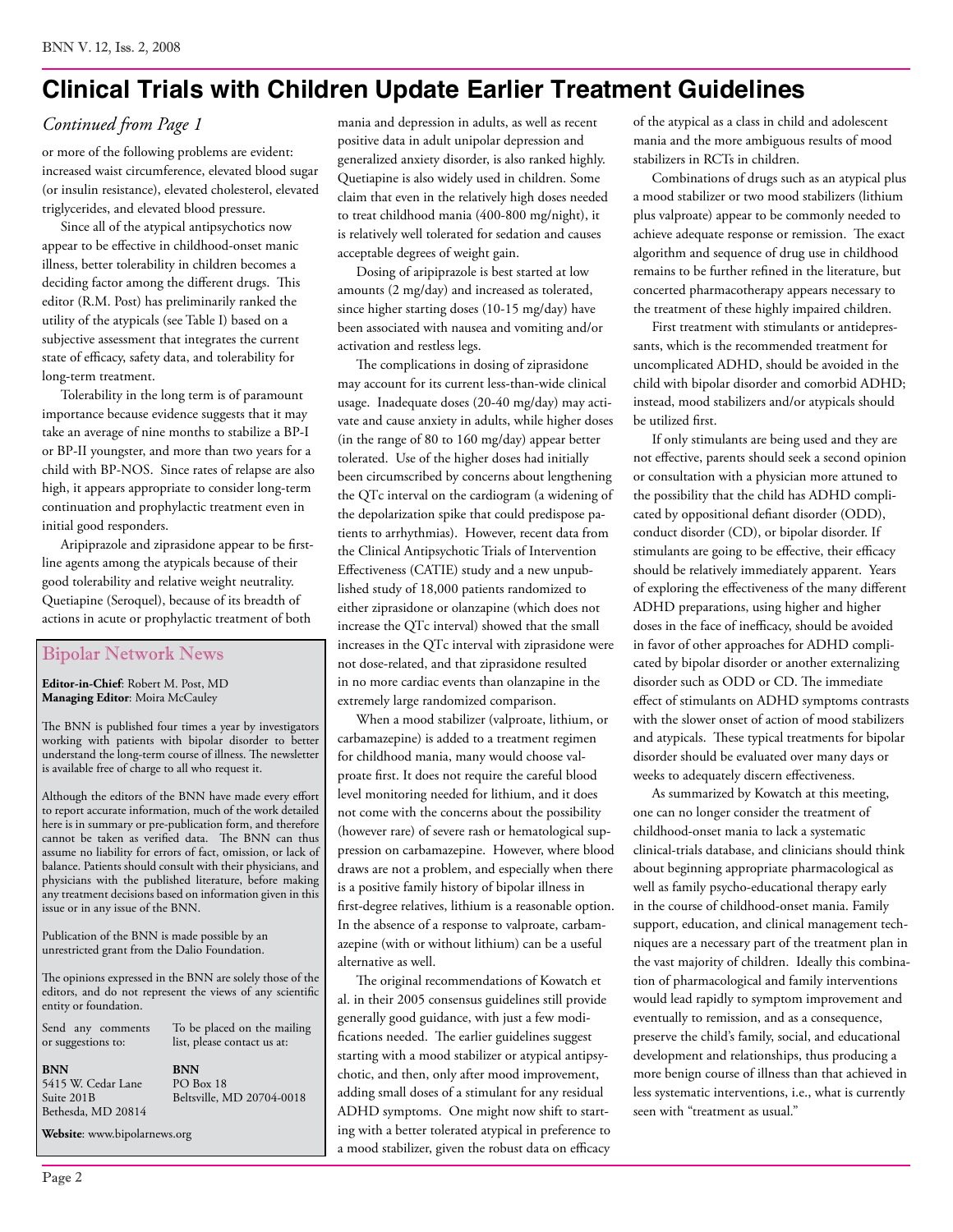Provisional Status of Efficacy, Tolerability, and Utility of Treatments for Pediatric Mania\* (where utility is a rough subjective integration of efficacy, practicality, and long-term tolerability)<br>\*To be modified as further data become available

| Drug                    | Evidence in:      | ADULTS                                  |               |                      | <b>CHILD REN</b> |                                                                          |              |         |
|-------------------------|-------------------|-----------------------------------------|---------------|----------------------|------------------|--------------------------------------------------------------------------|--------------|---------|
|                         | Acute             |                                         | Prophylactic  |                      | Mania            | Problems                                                                 | Tolerability | Utility |
|                         | Mania             | Depression                              | Mania         | Depression           |                  |                                                                          |              |         |
| Mood stabilizers        |                   |                                         |               |                      |                  |                                                                          |              |         |
| Valproate               | $\ddot{\ddagger}$ | $\ddot{}$                               | ŧ             | ŧ                    | Ŧ                | Weight gein, Polycystic overian syndrome                                 | 혂            | B+l A-  |
| Lithium                 | $\ddot{\ddagger}$ | ŧ                                       | $\ddagger$    | $\ddagger$           | ቹ                | Weight, DI, Thyroid, Acne, Requires blood levels                         | m            | 中       |
| Carbamazepine           | $\ddot{\ddagger}$ | ŧ                                       | ŧ             | ŧ                    | E                | Rash, Rare bone marrow suppression                                       | ₹            | 6       |
| Oxx arbazepine          | ŧ                 | $\ddot{}$                               | ç.            | e.                   | 国王               | Hyponatremia, Sedation                                                   | m            | Å       |
| Lamotrigine             | $\circ$           | E                                       | Ŧ,            | $\ddagger$           | ε                | Rare severe rash                                                         | д            | А       |
| Atypical Antipsychotics |                   |                                         |               |                      |                  |                                                                          |              |         |
| Ariptyzo le             | $\ddot{x}$        | $\ddagger$                              | $\ddot{x}$    | $\overline{\dagger}$ | $\ddagger$       | Akathisia, Minimal weight gain, GI upset                                 | 4            | 4       |
| Clozapine               | $\ddagger$        | ŧ                                       | $\ddagger$    | ŧ                    | $\ddagger$       | Seizures, Drooling, Weight gain, Requires white<br>blood cell monitoring | O            | O       |
| Olanzapine              | $\ddot{x}$        | $\ddagger$                              | $\ddot{x}$    | ŧ                    | $\ddagger$       | Weight gain +++, sedation                                                | ត់           | Å       |
| Quetiapine              | $\ddot{=}$        | $\ddot{x}$                              | $\frac{1}{4}$ | $\ddagger$           | $\ddagger$       | Weight gain ++, sedation                                                 | m            | 4       |
| Risperidone             | $\ddot{=}$        | +                                       | ŧ             | +                    | $\ddagger$       | Weight gain ++<br>Prolactin increases,                                   | 6            | m       |
| Ziprasido ne            | $\ddot{x}$        | ç.                                      | ŧ             | ç.                   | $\ddagger$       | Minimal weight gain, Increases QTo<br>(but not clinically problematic)   | 4            | 4       |
| щ                       |                   | FDA approved, FDA approval pending      |               |                      |                  | Adjunctive<br>Ambiguous data                                             |              |         |
| $\ddagger$              |                   | Strong evidence, placebo controlled RCT |               | $\ddot{}$            |                  | Unknown effect<br>ç.<br>Some evidence of likely effectiveness            |              |         |
| $\ddagger$              |                   | Substantial evidence, multiple series   |               | $\div$               |                  | No effect<br>$\circ$<br>Minimal evidence                                 |              |         |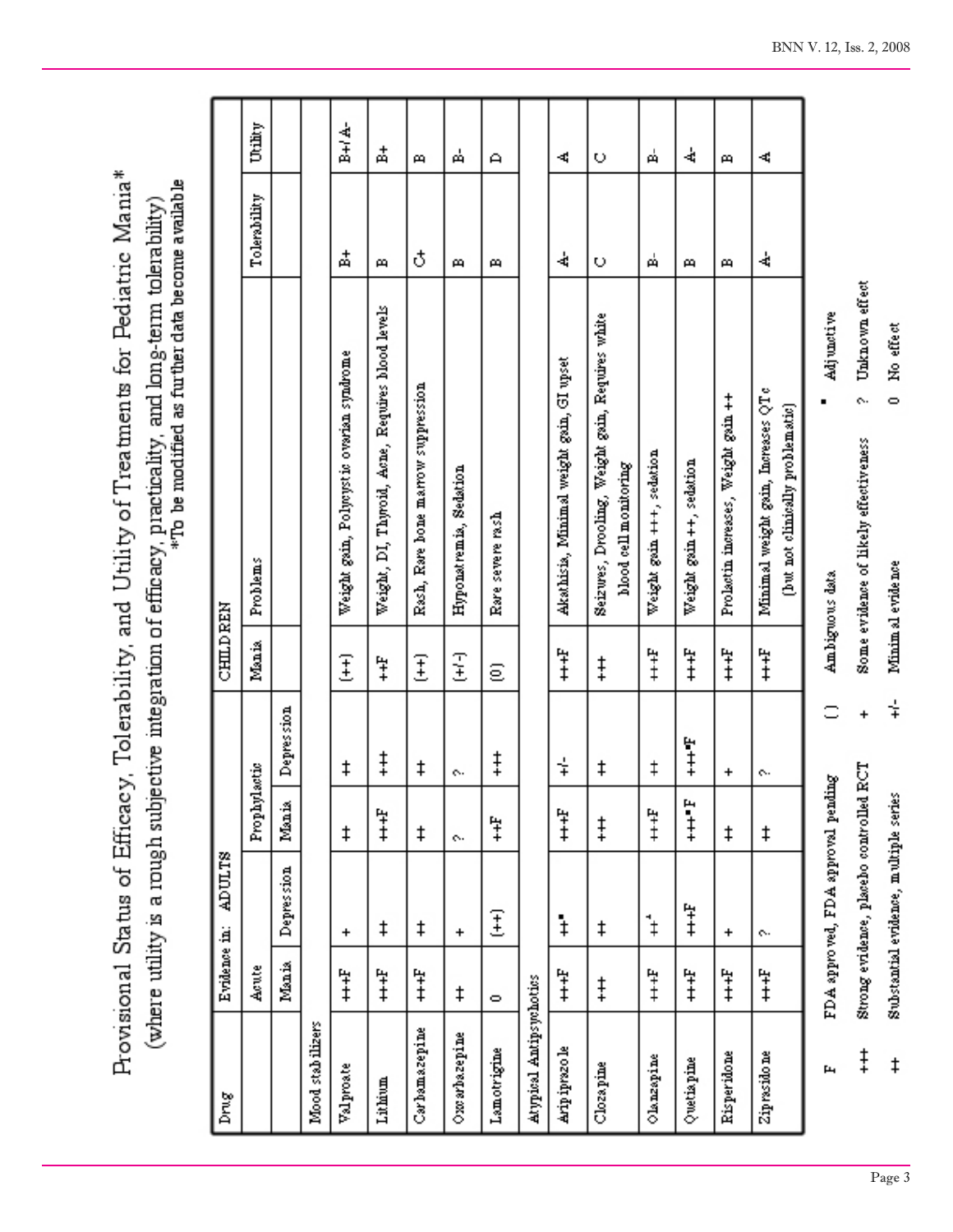## **A Preliminary Treatment Algorithm for Mania in Children and Adolescents Derived From Consensus Guidelines, Kowatch et al. (2005) and Update (2008)**

Step 1: Atypical Antipsychotic (A.A.)

Mood Stabilizer (M.S.)

e.g. Valproate (Depakote)

e.g. Aripiprazole (Abilify)/Ziprasido ne (Geodon)/Que tiapine (Seroquel) If Good Effect:

Continue Drug\*\*

If Inadequate Effect: Add other class of drug Continue both drugs\*\*

Οľ

If Poor Tolerability: S witch within drug class

- Step 2: Add other drug class (M.S. or A.A.)
- Step 3: Include Lithium
- Step 4: Add Combination within class (e.g. Lithium plus Valproate)
- Step 5: Add an Atypical to Step 4
- Step 6: Switch Atypical
- Step 7: Switch M.S. to Carbamazepine

\*\* Add low dose stimulant (amphetamine/methylphenidate) for residual ADHD or symptoms

> If Good Effect: Continue

If Poor Effect: Switch type of stimulant

## **Researchers Frustrated by Media Attacks On The Field**

During the meeting, members of the Childhood and Adolescent Bipolar Foundation (CABF) led a discussion of media attacks on researchers of childhood-onset bipolar disorder. Examples given suggested that the media often abdicate their role as providers of unbiased information and instead create sensational stories to sell papers in this time of increased competition for dollars. These examples included deliberate distortions, such as splicing together separate comments from two different interviews of a doctor conducted weeks apart in order to twist their meaning or, in another instance, quoting an individual who was never contacted by the media.

Much press scrutiny has fallen on combination treatment of bipolar disorder in children, especially following the possibly erroneous citation of a published statement by Tom Insel, Director of the National Institute of Mental Health, which suggested that combination treatment in childhood bipolar illness is unwarranted and that no data support this type of treatment. Many recent studies have indicated that combination therapy is, in fact, required in a large majority of children.

Investigators in the meeting pointed out that other serious medical illnesses in children, including cancer, rheumatoid arthritis, diabetes, and heart disease, are routinely treated with large numbers of drugs in combination, with little or no reaction from the press, because these are considered "legitimate illnesses," as opposed to psychiatric illnesses, which are often depicted as suspect by the news media. Some in the press fail to realize the extent of the impairment caused by bipolar illness, probably due to ignorance, stigma and the desire to create sensational stories.

Most investigators agreed that attempts at educating reporters already intent on creating controversy by coaxing an investigator into saying something that could be twisted into a negative quote were not likely to be effective. The suggestion of media training for investigators was also rejected, because no amount of media training would be effective in the face of reporters solely interested in the creation of a preconceived story line.

A suggestion from the audience that appeared potentially useful was proactively contacting

groups of reporters who might be interested in new findings. However, the problem of distinguishing these individuals from others more hostile to the field remains to be worked out.

There was consensus among the group that when an individual investigator is attacked, it would be helpful to have an advocacy group, such as parents from CABF, who could intervene and make clarifying comments, because once an investigator becomes a "target," attempts at defending him- or herself only add to the controversy.

Hopefully, both individuals in advocacy and in the clinical science of childhood-onset bipolar illness research and treatment could be identified and established as unbiased and available resources for clarifying issues raised in the press. An audience member suggested that the American Academy of Childhood and Adolescent Psychiatry (AACAP) might provide such leadership and commentary, but this idea was met with disapproval by members of the meeting, indicating that so far the organization has failed at this mission. It remains to be seen what other group could fill this role.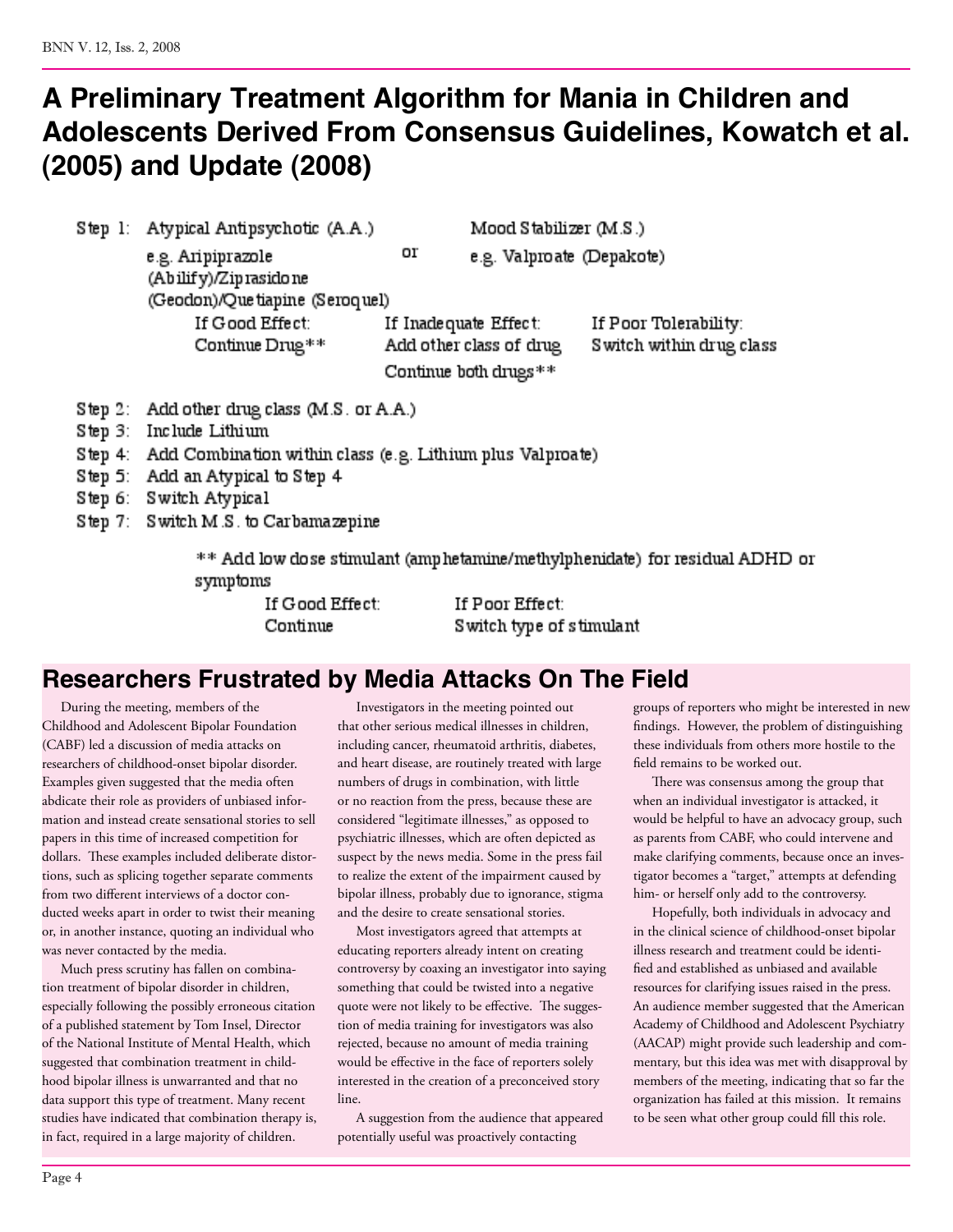## **Updates on New Treatment Studies for Bipolar Disorder in Children and Adolescents**

#### **Aripiprazole Effective in Bipolar Disorder With Comorbid ADHD**

Luis Rohde from the Federal University of Rio Grande do Sul, Brazil first-authored a study entitled, "Aripiprazole in children and adolescents with bipolar disorder comorbid with ADHD, a randomized clinical trial." The researchers found that aripiprazole in average doses of 14 mg/day was more effective than placebo in 43 patients randomized to either aripiprazole (n=18) or placebo (n=25). The data are highly consistent with a larger industry-sponsored trial of aripiprazole (Abilify) that led to FDA approval of the drug for childand adolescent-onset bipolar disorder.

The children ranged in age from 8 to 17 and had diagnoses of either bipolar-I or bipolar-II. In addition, 75% had comorbid ADHD. The researchers found highly significant decreases in the Young Mania Rating Scale (YMRS) score in the patients taking aripiprazole compared with those taking placebo, with an effect size that is considered meaningfully large (ES = .80). There was a significantly higher percentage of response, 90% on aripiprazole compared to 50% on placebo, and a higher rate of remission, 70% on aripiprazole as opposed to 30% on placebo, but no significant differences in ADHD symptomatology were observed.

Aripiprazole was generally well tolerated, with few patients dropping out of the study due to intolerable side effects, although a number of side effects were more prominent on aripiprazole than placebo, respectively. These included somnolence or drowsiness (47.1% vs. 16.7%), tremor (29.4% vs. 8%), sweating (35.3% vs. 12.5%), coughing (47.1% vs. 25%), sleepiness (53% vs. 25%), and sialorrhea or drooling (35.3% vs. 8.3%). While patients gained 1.2 kg weight on aripiprazole during the seven-week study, this was not significantly different from the 0.72 kg increase on placebo. The researchers noted that this weight gain on aripiprazole was substantially different from the 3.66 kg increase in weight when children and adolescents were treated with olanzapine for only three weeks in a study by Mauricio Tohen of Eli Lilly and Company and colleagues that was published in Archives of General Psychiatry (2007).

**Valproate Found Effective for Aggression in Adolescents Independant of Its Anti-Manic Effects** 

Joseph Blader, PhD of Stony Brook SUNY School of Medicine presented the poster, "No evidence that changes in manic symptoms mediate reductions in aggression associated with valproate treatment."

Valproate, which is effective in acute mania in adults, has not conclusively been found to have the same effectiveness in childhood and adolescent acute mania. Open randomized data suggest that valproate is effective in children with bipolar-I manic symptomatology, but these findings have not been replicated in a large, industry-sponsored randomized controlled clinical trial.

Now, regardless of valproate's efficacy on manic symptoms in children, there is much evidence that in children without bipolar disorder, the drug is an effective treatment for aggression and behavioral dyscontrol.

Valproate in a preparation of divalproex extended release at a mean dose of 585 mg/day was more highly effective than placebo in reducing aggression in children with ADHD and comorbid either ODD or CD at ages 6 to 13. Fifty-three percent of those randomized to divalproex responded, as opposed to 14% randomized to placebo. Divalproex improved the odds of remission nearly seven-fold over placebo. Blader and his team of investigators concluded that in children with chronic aggressive behavior who did not have bipolar-I disorder, reduced aggression on valproate is not a function of a reduction in manic symptomatology.

These findings mirror that of several other studies, in particular a placebo-controlled trial by researchers at Columbia, who found marked improvement in aggression and dyscontrol with valproate compared with placebo in children who did not meet strict criteria for a bipolar disorder. Together, these and other data indicate that valproate is an effective treatment for aggressive symptomatology whether or not it proves effective in childhood mania.

## **Severe mood dysregulation** *Treatment Diagnostics*

Severe mood dysregulation (SMD) is at the most controversial end of the bipolar spectrum. It is characterized by chronic irritability and aggression without the classic bipolar symptom of euphoria, and most individuals suffering from SMD have little family history of bipolar disorder. SMD is a disabling illness, but clinicians are unsure about its relation to other mental illnesses, especially as to whether it belongs in or out of the bipolar spectrum. There are also questions about how it should be treated.

Ellen Leibenluft of the National Institutes of Health (NIH) described criteria for SMD in 2003. Symptoms include high levels of chronic irritability, with increased reactivity to negative emotional stimuli that is manifested verbally or behaviorally at least three times per week. It also includes hyper-arousal, with greater than three characteristics including insomnia, agitation, distractibility, racing thoughts, flight of ideas, pressure of speech, or intrusiveness. SMD is also characterized by anger and sadness at least half the day, which is noticeable to others most days. Chronic or non-episodic symptoms must be present for at least 12 months without symptom-free periods.

The main symptoms that appear to distinguish SMD from BP-NOS, according to Leibenluft's 2003 criteria, are the exclusion of cardinal bipolar symptoms (as per Barbara Geller and colleagues, 1998), such as elevated or euphoric mood, grandiosity/inflated self esteem, or episodically decreased need for sleep. Another criterion excluding an SMD diagnosis was any distinct episode of manic symptomatology that lasted greater than one day.

#### **No Evidence of Lithium's Effect on SMD**

At the conference, Daniel Dickstein, Ken Towbin, and Daniel Pine, members of Ellen Leibenluft's research group, presented the talk, "A randomized double-blind, placebo-controlled trial of lithium in youths with severe mood dysregulation (SMD)." Dickstein et al. found that lithium was no more effective than placebo in treating SMD.

However, there are several caveats to the interpretation of this study, the first of which is the small and highly selective sample of children who met the criteria for SMD. Investigators screened some 700 children, with 60% of them emerging with bipolar diagnoses. Of the 196 patients screened for SMD, 104 were found not to have

*Continued on Page 6*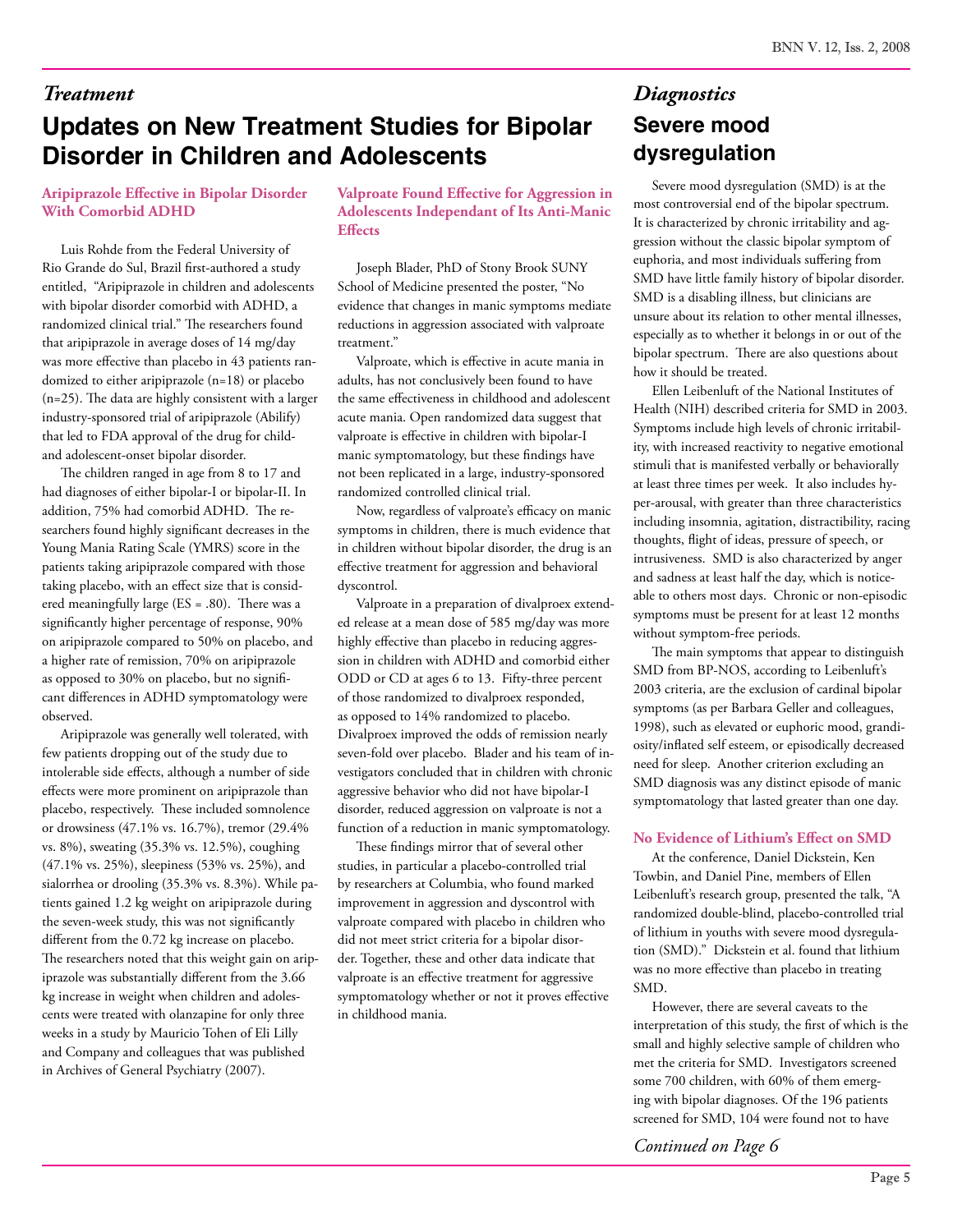## **Treatment of Severe Mood Dysregulation Undetermined**

#### *Continued from Page 5*

the diagnosis. Of the 45 who were brought in for inpatient assessment, 20% no longer met the criteria, suggesting a high rate of spontaneous remission upon hospitalization without further psychopharmacological intervention. Of the 25 patients left, 14 were randomized to lithium and 11 to placebo, and 2 of those on lithium dropped out eventually, leaving only 23 participants who completed the study.

*"It is unfortunate that most industry- and government-sponsored studies are terminated after the initial controlled phase of the trial is completed, losing a valuable opportunity to assess followup clinical responsivity. Further followup studies on this population of children with SMD might have helped point the way to which treatments they would ultimately respond."*

Similarly, Melissa Brotman (also of NIH) found only 3.2% of individuals in a community sample met Leibenluft's criteria for SMD categorization.

Another caveat to this study is the amount of lithium used. The minimum therapeutic level of lithium is considered to be 0.8 to 1.2 mEq/L. In this study, while patients' mean serum lithium level was 0.82 mEq/L at week six, the levels only exceeded the minimum during 3.4 of the weeks on average. Several investigators have indicated that higher serum levels may be required in youth in order to achieve the same brain levels or intracellular levels of lithium as seen in adults.

Other investigators have observed that lithium decreases myoinositol in the brain and increases N-acetyl aspartate (NAA), a marker of neuronal integrity. These changes were not found in the children studied, further raising the possibility that physiologically effective lithium levels were not

obtained. None of the expected lithium-induced alterations on the Young Mania Rating Scale (YMRS) were observed in the study, either.

While some might be tempted to interpret this study as evidence that SMD is not part of the bipolar spectrum because it did not improve with lithium, there is an additional caveat. A rich literature shows that lithium decreases aggression in adults, and an equally robust literature indicates that in most randomized controlled trials, lithium beats placebo for reducing aggression and behavioral problems in conduct-disordered youth. Even if SMD were not in the bipolar continuum, one would expect lithium (if the dose and size of the trial were large enough) to be effective in this group with severe mood dysregulation based on its general properties of inhibiting aggression and behavioral dyscontrol in those with non-bipolar presentations.

Despite the evidence that children diagnosed with SMD lack the incidence of bipolar illness in first-degree relatives that one would expect if SMD were part of the bipolar continuum, Leibenluft suggested during the presentation that some neurobiological findings are not definitive in excluding SMD from the bipolar continuum. In particular, facial emotion recognition deficits that appear specific to bipolar illness are also found in the subgroup of patients with SMD. Also, amongst neuropsychological and brain imaging findings in the SMD group, some parallel those in bipolar patients while others differ.

The presenters questioned whether SMD was a bipolar subtype because of the lack of discrete episodes observed. The illness also differs from ADHD because of the significant mood symptoms evident, and from oppositional defiant disorder (ODD) because it encompasses more complex behavior than just rule defiance.

#### **Is SMD Just ADHD Plus ODD?**

In a poster presented by Joseph Biederman et al., a group of investigators from Massachusetts General Hospital suggested that the category of severe mood dysregulation (SMD) is an amalgamation of ADHD and ODD. The poster, "Is severe mood dysregulation (SMD) ADHD + ODD? A ten-year prospective study of boys with ADHD with and without comorbid ODD," stated that the early diagnosis of ADHD plus ODD was associated with an increased risk for the diagnosis of ADHD, ODD, and major depression at four and ten years of follow up. However, childhood ODD was not associated with an increased risk for bipolar disorder in the follow up interval.

In children with ADHD, ODD and conduct disorder, there was an increased familial risk for depression but not bipolar disorder.

The authors concluded that these results were consistent with the work of Brotman et al. (2006), who found that SMD is a risk factor for early adult depressive disorders. They suggest that SMD may not be sufficiently distinct from the diagnosis of ADHD plus ODD to warrant a new diagnostic term, citing similarities in outcomes across both groups of patients. SMD might merely be a "nuanced" form of ADHD with comorbid ODD.

#### **Treatment for SMD Not Yet Delineated**

A critical issue that remains to be further clarified is to what medicinal interventions those with severe mood dysregulation might respond. When this editor (R.M. Post) asked participants in the conference for clinical vignettes or experience as to what was likely to be effective, even based on non-randomized clinical trials, there were no positive suggestions. Instead, Leibenluft suggested that her group would conduct clinical trials with antidepressants and psychomotor stimulants to see whether individuals with SMD, who might emerge in the ADHD/depressive spectrum, might respond to these more classical treatments for those with ADHD and depression. An audible groan from the audience followed this suggestion, indicating that most felt these irritable, hyper-aroused children with prominent, consistent anger and sadness might be further dysregulated by these treatments.

It does not necessarily follow that because there is an increased risk for later depressive disorders, antidepressants would be an effective treatment for these children (along with psychomotor stimulants). Many, including the Biederman group, have reported that antidepressants may destabilize behavior in those in the bipolar spectrum, and whether this occurs or not in those with SMD or the similar condition of ADHD plus comorbid ODD remains to be clarified.

Even open clinical vignettes about treatments to which this group appeared to respond prior to the conduct of the controlled clinical trials seemed to be unavailable, and controlled trials may not yield answers to this question for several years.

It is unfortunate that most industry- and government-sponsored studies are terminated after the initial controlled phase of the trial is completed, losing a valuable opportunity to assess followup clinical responsivity. Further followup studies on this population of children with SMD might have helped point the way to which treatments they would ultimately respond.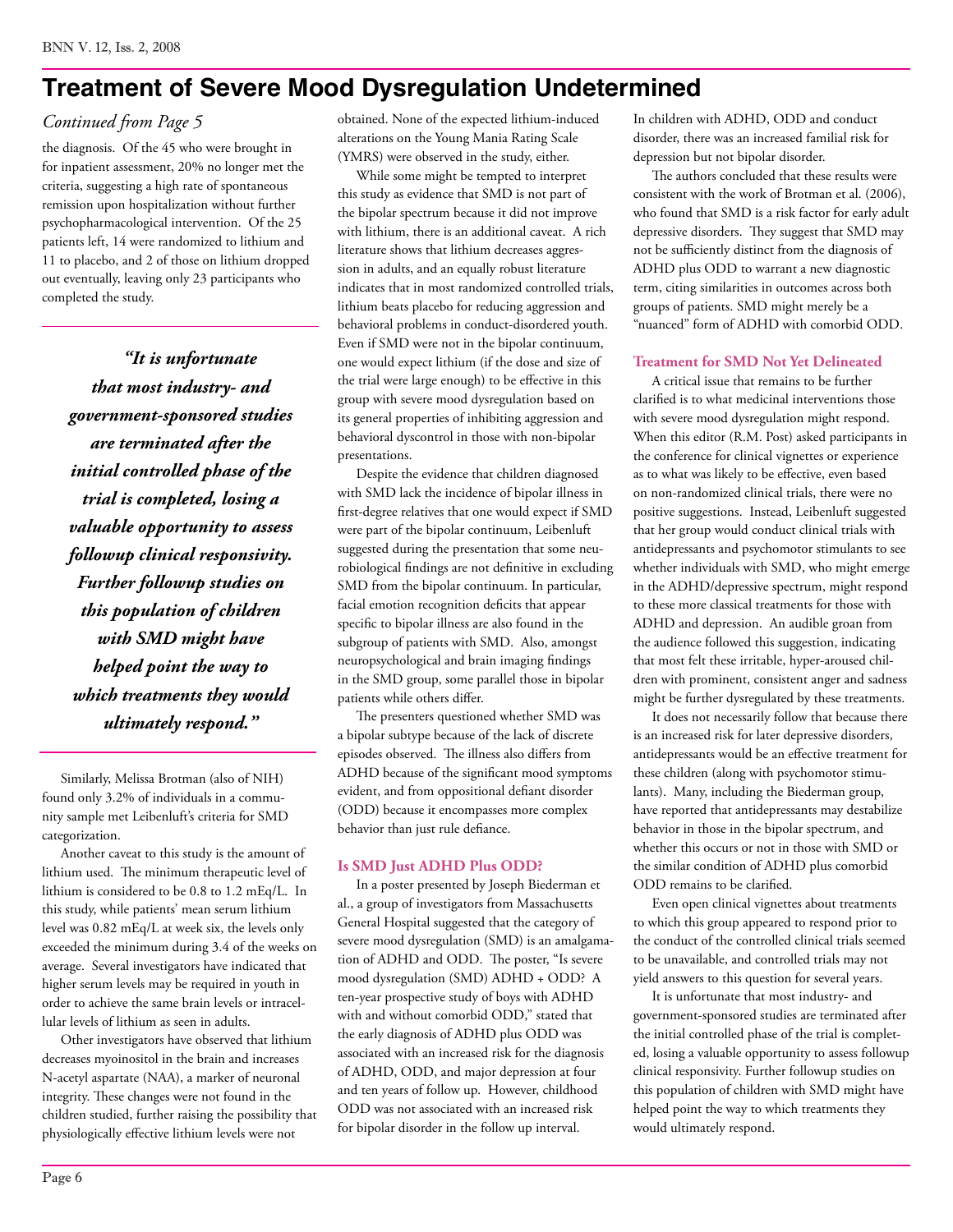## **Further Findings on the Diagnosis of Pediatric Bipolar Disorder**

#### **Diagnostic Instability In Bipolar Children Predicts Poorer Outcomes**

Gabrielle A. Carlson of Stony Brook University School of Medicine gave a presentation on "Diagnostic stability, comorbidity, and early age of onset and ten year outcomes of hospitalized bipolar patients." She analyzed the diagnosis history of 272 individuals between 15 and 50 years of age first hospitalized in a community sample for psychosis between 1989 and 1995 in twelve Suffolk County N.Y. hospitals. She found that only 30% of individuals retained the same bipolar diagnosis from their first visit to 6-month and 24-month follow up, and then again at ten years follow up.

Carlson also found that the 3⁄4 of the respondents who had definite or probable childhood psychopathology were 3.5 times more likely to have inconsistent bipolar diagnoses than consistent bipolar diagnoses. **Those who showed more childhood psychopathology and had inconsistencies in their bipolar diagnoses also had the least favorable outcomes at the ten-year follow up period.** The absence of childhood psychopathology was associated with diagnostic clarity and a consistent bipolar diagnosis over the ten-year course.

*These data show once again that those with early onset childhood psychopathology often have the least favorable outcomes over their course of illness and into adulthood. This is quite clear for both childhood-onset recurrent unipolar depression and bipolar illness; those with the youngest ages of onset have a more pernicious course of illness compared with those with adult onsets. Thus, the data speak to the importance of early intervention in these types of affective and psychotic symptoms in an effort to prevent this adverse prognosis with more effective treatment from the outset.*

#### **Maternal Reports Of Pediatric Bipolar Disorder Are Reliable**

Joseph Biederman and colleagues presented a poster titled, "How informative are maternal reports of pediatric bipolar disorder in the absence of corroboration by the youth?" These investigators concluded, "Even in the absence of endorsement by the youth, maternal reports of mania identified a severe clinical picture of mania that was largely indistinguishable from concordant cases [in which both the mom and the child agreed]." This study speaks to the importance and validity of maternal reports of psychopathology, which often trump those of the child.

#### **Childhood-Onset Bipolar Disorder Differs in Different European Countries**

Recent literature from Europe highlights differences in the prevalence of childhood-onset bipolar disorder in different countries around the world. There is a relative absence of observed childhoodonset bipolar disorder in the United Kingdom, Ireland, the Netherlands and Germany, while the illness is prominent and widely recognized in the U.S., and a high incidence is also now reported in Norway, Spain, Italy and Turkey.

*Potential reasons for the discrepancy in the incidence of childhood-onset bipolar disorder on different continents and within the European community deserve further attention and study with appropriate epidemiological investigations. This might lead to the identification of the relative protective factors present in the British Isles, the Netherlands and Germany compared with vulnerability factors in the U.S., Norway, Spain, Italy, and Turkey.*

At the Pediatric Bipolar Disorder Conference, Aditya Sharma of Sir James Spence Institute at Newcastle University gave the report, "Surveillance of pediatric disorder in United Kingdom and Republic of Ireland." Investigators found little evidence of pediatric bipolar disorder in these locales.

Inmaculada Escamilla and others from Clinica Universitaria of Navarra gave a presentation on the illness in Spain, describing the longitudinal course of pediatric bipolar disorder in a Spanish sample. They found that children ages 12 or younger spent 50% of follow up time in an episode, while those over 12 spent 44.6% of the time. Children with younger age of onset of symptoms fared worse. At the end of follow up, only 39.5% of the children had achieved partial remission or recovery. These data disappointingly parallel many other investigative groups including Geller et al., Birmaher et al. (2006), and DelBello et al. (2007) indicating a considerable difficulty in achieving sustained mood stabilization in children treated naturalistically either in the U.S. or now in Spain.

Cesar Soutullo and others from the University of Navarra gave another presentation on the clinical characteristics of bipolar illness in a sample of Spanish children and adolescents. These children closely resembled those described in U.S. clinics. The most frequent mood alteration at the time of diagnosis was irritability. Bipolar disorder was associated with severe impairment and had high levels of comorbidity that required complex treatment. Like data reported in many clinics in the U.S, the Spanish study results showed that almost half of the sample required at least three medications to control their symptoms.

#### **Number and Severity of Symptoms Differentiates Childhood Bipolar from ADHD**

This editor (R.M. Post) presented the poster, "The number and severity of dysfunctional symptoms differentiates prepubertal onset illness from ADHD." The research group completed a new series of analyses of children with onset of bipolar illness prior to age nine, in order to age-match them closely with a sample of children with ADHD, as diagnosed by Bob Findling at Case Western Reserve. Not only were measures of decreased sleep and increased brief and extended periods of mood elevation very early differentiators of who would emerge with a bipolar (as opposed to an ADHD) diagnosis, but also the sheer quantity of dysfunctional symptoms in bipolar illness markedly exceeded that found in ADHD.

The classic attentional symptoms of ADHD, including hyperactivity, decreased attention and impulsivity did not differentiate the two diagnoses at any point over the child's age or symptom trajectory, but affective symptoms did begin to differentiate the bipolar children from those with ADHD after age seven. These symptoms included periods of sadness, withdrawal, suicidal thinking, and somatic concerns.

Barbara Geller of Washington University in St. Louis and colleagues recently reported a high incidence of psychotic symptoms (either hallucinations or delusions) in about 75% of those with childhood-onset bipolar illness (either prepubertalor adolescent-onset). Thus, psychotic symptoms, along with suicidality, homicidal threats, and the manic symptoms of mood elevation and decreased sleep, should be considered indications of the possibility of bipolar disorder rather than uncomplicated ADHD.

This distinction is important because psychomotor stimulants, which are the first-line treatment for those with ADHD, should be deferred in bipolar patients until mood stabilization is achieved with drugs such as atypical antipsychotics or lithium and anticonvulsants, according to consensus guidelines (see Kowatch et al., Journal of American Academy of Child and Adolescent Psychiatry, 2005 and 2007. Also see summary on page 1).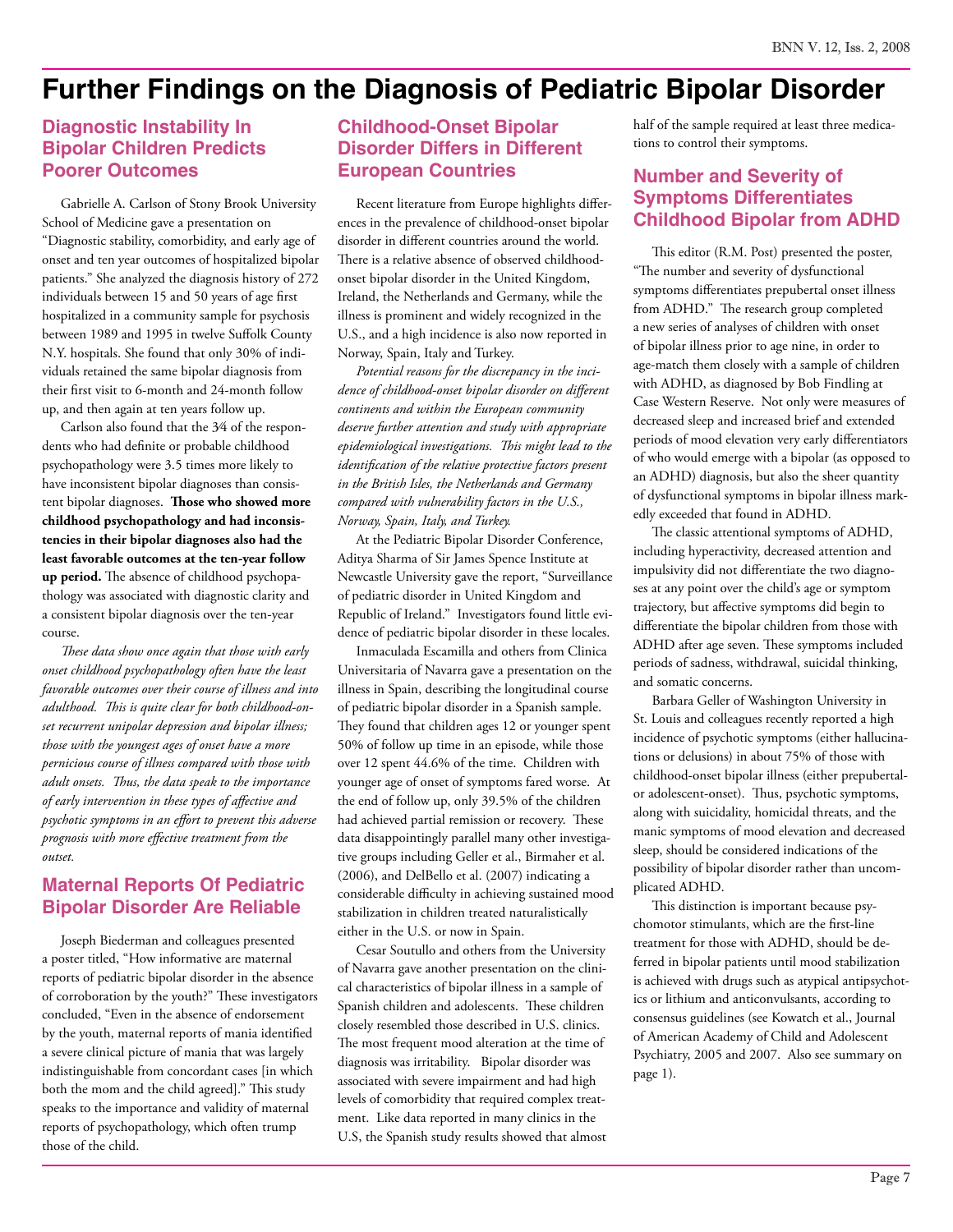## **Late Diagnosis Of Bipolar Disorder At Age 10 After Years Of Affective Dysregulation: Good Response After Two Years Of Clinical Trials** *Life Chart Case Demonstration:*

A life chart can be used to record daily activated or inhibited symptoms and responses to treatment. Over time, the observation of trends may help with diagnostic assessment and consultation. This particular figure shows the patterns from the life chart of one individual with childhood onset bipolar disorder.

**Life charts for adults and children are available on the BNN website, www.bipolarnews.org.**



The course of illness graphically depicted on this children's version of the LCM illustrates a number of key points in the approach to childhood-onset bipolar disorder.

1) Despite years of extreme affective and somatic dysregulation, including aggressive threats to others, suicidal thoughts and actions, both the diagnosis of childhood-onset bipolar illness and the initiation of treatment were extremely delayed. The patient would likely have met criteria for a diagnosis of bipolar-NOS (not otherwise specified) early in life, and in 1994 would have met criteria

for bipolar II disorder with more extended periods of depression and a hypomanic episode lasting for more than a month.

2) After periods of profound lethargy and sleeping more than 20 hours/day in her first year of life, decreased amount of sleep became apparent from 1988 onward. This is often one of the earliest signs of pre-pubertal-onset bipolar disorder, along with brief and extended periods of mood elevation, which this patient did not consistently show until 1994.

3) Her severe tantrums, beginning in 1989, consisted of inconsolable aggressive behavior and screaming which might last for several hours, and indicated poor frustration tolerance. Severe tantrums are not a specific characteristic of bipolar illness, but extreme irritability and poor frustration tolerance are seen in very high percentages of bipolar patients, in contrast to less severe difficulty in these domains in about 50% of children with uncomplicated ADHD.

*Continued on Page 9*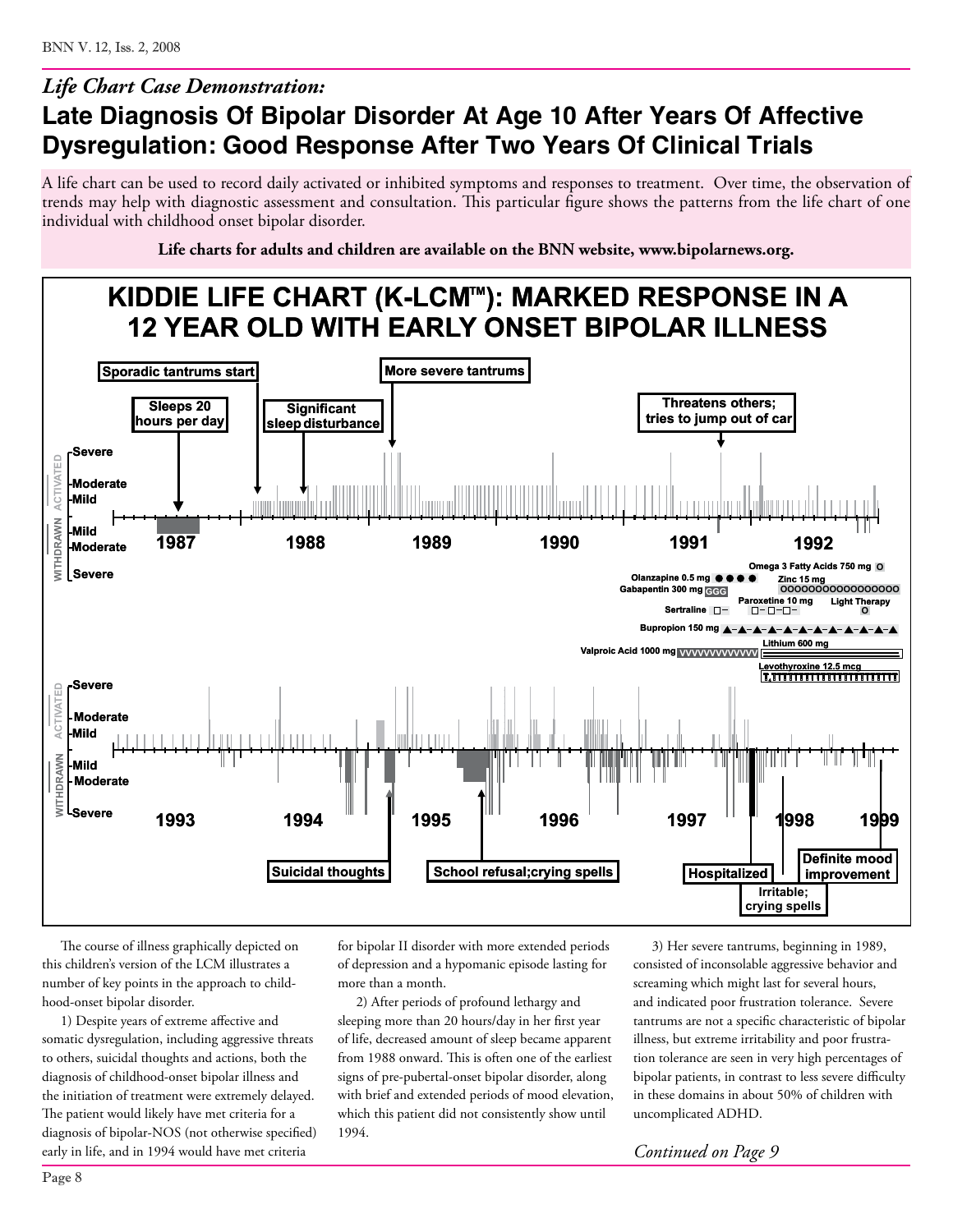#### *Continued from Page 8*

4) Because of the initial lack of mood elevation and euphoria, some investigators would have labeled her early in life with a diagnosis of severe mood dysregulation (SMD), according to the criteria of Leibenluft et al., or ADHD with oppositional defiant disorder, as suggested by Biederman and colleagues, rather than bipolar disorder.

5) The beginning of long periods of depression in 1994, with prolonged crying and school refusal, should have heightened suspicion of a bipolar disorder diagnosis. The extreme mood instability and activated behavior rapidly alternating with the inhibited behavior associated with each depressive burst could also have signaled the onset of bipolar disorder.

6) After 1994 she clearly manifested bipolar disorder, showing more prolonged and consistent episodes of both depression and hypomania with brief bursts of more full-blown mania as well. Discrete longer episodes of depression and mania may only emerge after a prolonged period of bipolar-NOS with rapid mood alterations (Birmaher et al., 2006).

7) She appeared to have an initially good response to valproic acid (Depakote) in 1997, but major mood oscillations continued, despite the addition of the serotonin-selective antidepressant sertraline and then bupropion, along with a brief trial of gabapentin and then olanzapine.

8) In 1998 she began to do well on a regimen of lithium carbonate and bupropion along with small doses of levothyroxine (T4 or Synthroid, 12.5 mcg/ml) and began also to utilize zinc (15 mg), and later, omega-3 fatty acids. Her behavior normalized markedly and she did well in school after being hospitalized for a major depression earlier in the year.

9) The development of more protracted periods of depression and suicidal thoughts after age 7 is highly consistent with the retrospective data of Luckenbaugh and colleagues who saw that those who had pre-pubertal-onset of bipolar illness (prior to age 9) did not begin to have consistent periods of depression that differentiated them from those with ADHD until after approximately age 7.

10) These data are also consistent with the view of Birmaher and colleagues that about a third of youngsters with bipolar illness present with BP-*not otherwise specified* subtype (BP-NOS) because the duration of their manias do not meet the four day minimum for BP-II or the one week of mania required for BP-I.

11) However, Birmaher and colleagues saw that those with BP-NOS were impacted heavily by their mood disorder, and, in fact, took more than twice as long to achieve mood stabilization as those who had more classic BP-I and BP-II presentations.

12) In addition, after several years of clinical follow up, they observed that some 30% of BP-NOS children converted to a BP-II or BP-I diagnosis, suggesting that the BP-NOS presentation with chronic extreme mood instability may not only be an important subgroup of patients with this diagnosis, but also an earlier precursor to some cases of longer-lasting BP-II and BP-I hypomanic and manic episodes, as seen in this figure.

In Birmaher's experience, it required some nine months for the BP-I and BP-II children to achieve acute mood stabilization while those with a BP-NOS presentation required more than 2-1/2 years before this improvement occurred. These data are at least partially consistent with the lifechart, indicating that a number of clinical trials may be required before appropriate pharmacotherapy is achieved.

13) A clear take-away message from this case presentation is that while the illness can be extremely disabling and even life-threatening (due to the prevalence of suicidal thoughts and acts such as jumping out of moving cars), it can also be improved dramatically by medications, although this often requires a considerable amount of time and often, a number of medications in combination.

Findling and colleagues have presented controlled clinical trial data that children with bipolar illness who were stabilized on the lithium/valproate combination appeared to require both drugs in a very high proportion of instances. This was evident upon their attempts at randomized blind discontinuation to either drug in monotherapy. They observed that some 50% to 66% of patients subsequently relapsed during treatment with either lithium or valproate monotherapy. However, the majority of patients then re-responded when the combination of lithium plus valproate was reinstated. This patient responded to lithium in conjunction with other agents, and whether she would have done better and held her responsivity for a longer period of time on a combination of lithium plus valproate remains open to speculation. Moreover, as we noted in "Kowatch" on the front page of this newsletter, there are now considerable data suggesting that all of the atypical antipsychotics are effective not only in adult mania, but in childhood and adolescent mania as well.

Filling out a retrospective monthly kiddie NIMH-LCM (Life Chart Method) like the one illustrated in the figure and continuing to rate progress on a daily basis will provide invaluable longitudinal documentation of a child's illness and response to treatment. Ultimately, these kinds of longitudinal data will put an end to the major

controversies about the diagnosis of bipolar disorder in children, because a sufficient longitudinal perspective usually yields unequivocal evidence for or against the diagnosis.

As described elsewhere, an inherent advantage of the kiddie LCM is that it deals only with the severity of activated versus inhibited symptomatology, without necessarily claiming that it is specific manic or depressive symptomatology. Exactly when a severely ill child actually crosses the threshold to achieve a bona fide DSM-IV diagnosis of BP-I, II, or NOS is a bit arbitrary, and likely does not represent a discrete event but rather a series of symptom categories on a continuum of intermittency, severity, and duration.

Use of the kiddie LCM will circumvent many diagnostic difficulties and controversies. Moreover, it will assist in the evaluation of the effectiveness of a given treatment regimen, which most treating clinicians agree typically requires a combination of treatments rather than just one drug in monotherapy. Assessing the impact of each drug as it is added, in terms of its contribution to the overall profile of efficacy and/or side effects, is facilitated with use of the kiddie LCM.

## **Family, Education and Therapy Briefs**

#### **Family Environment and Suicidality**

Tina Goldstein of the University of Pittsburgh Medical Center presented a poster entitled, "Family environment and suicidality among bipolar youth." Researchers found that those with current suicidal ideation reported greater conflict with their mothers, lower levels of family adaptability and more family stress during the previous year. Together, these findings indicate the importance of engaging the entire family in the therapeutic process for bipolar children, as has been recommended by many investigators.

#### **Psychoeducation for Families**

Mary Fristad of Ohio State University presented the poster "Direct and mediated effects of psychoeducation on outcome for children with mood disorders." She and her research group found that family psychoeducational interventions were highly effective in improving the outcome of children with bipolar disorder. These data, along with other consistent findings, begin to make a strong case for the critical importance of family, group, and individual psychoeducational efforts in approaching this illness.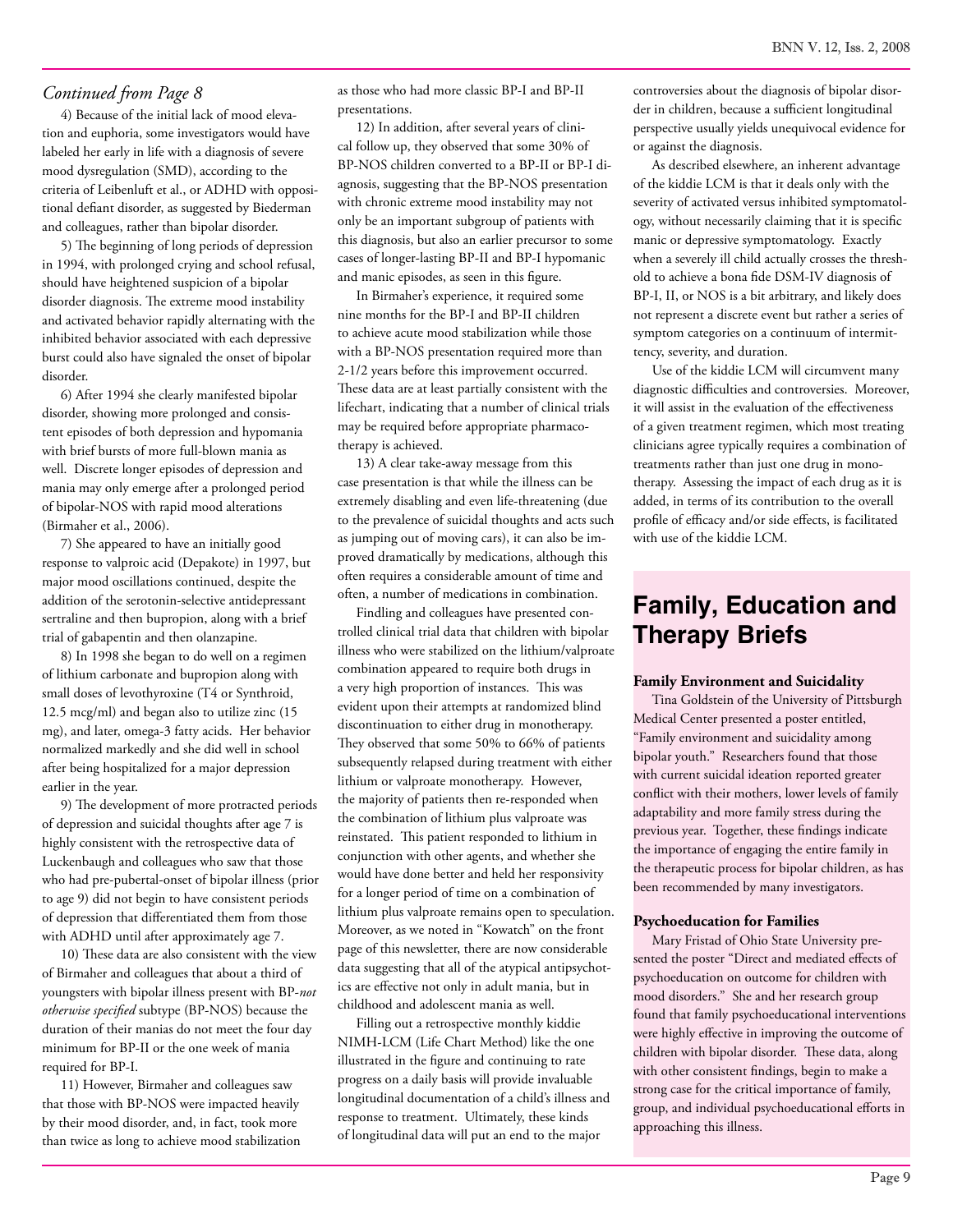## **Neurobiology Briefs of** *Neurobiology* **Clinical Interest**

#### **Facial Emotion Labeling Deficits Found in Bipolar Youth**

Melissa Brotman of the Mood and Anxiety Disorders Program of the National Institute of Mental Health (NIMH) gave an oral presentation, "Facial emotion labeling deficits in youth at risk for bipolar disorder." She and other investigators in a group led by Ellen Leibenluft found that deficits in facial emotion labeling were highly evident in patients with pediatric bipolar disorder. The deficits did not occur in patients with major depression and anxiety disorders, those with ADHD and conduct disorders, or in normal controls.

Brotman created a series of pictures depicting facial emotion that were gradually "morphed" by a computer to become increasingly difficult to recognize. Subjects were shown the series of faces, and investigators measured at what point in the morphed sequence the subjects stopped being able to accurately identify facial expressions. She found that both bipolar children and those at high risk (with a bipolar parent or sibling) showed greater deficits on facial recognition of emotional expression compared with controls. This test could be used to study whether at-risk individuals with the largest deficits in facial emotion recognition (along with other neurobiological and clinical markers) go on to develop the illness. Should such findings emerge, the task could be used in conjunction with other neurobiological markers to assess vulnerability to the illness, and perhaps to initiate earlier treatment.

#### **BDNF Levels Low in Children with Pediatric Mood Disorders**

Ghanshyam Pandey of the University of Illinois at Chicago gave a report on "Brain-derived neurotrophic factor (BDNF) in platelets of pediatric patients with mood disorders." BDNF is a peptide secreted by neurons that is critical for long-term learning and memory in addition to neuronal growth and survival. He found highly statistically significant (p< .001) reductions in both BDNF protein and BDNF mRNA in children with bipolar disorders compared with children in a control group.

**Pandey's data are highly consistent with a large body of evidence indicating that serum BDNF is reduced in adult patients during depressed and manic episodes, usually in proportion to the severity of the episode.** There are also significant data that show increases in oxidative stress measured in the blood of adult patients with bipolar disorder, and increases of cytokine

## **Images of Brain Development Could Aid in Diagnosis**

John Gabrieli of the Massachusetts Institute of Technology gave a plenary presentation, "Development of the mind in the child's brain: evidence from MRI." This talk on the development of the normal child's brain revealed differing rates of cortical development in areas of brain corresponding to different types of high-level visual specialization. These include object recognition in the lateral occipital complex, facial recognition in the fusiform face area and recognition of places in the perihippocampal place area.

Judy Rapoport and Jay Giedd of the National Institute of Mental Health (NIMH) have also emphasized the differences in development of various parts of the brain as well. They found that the cortex develops several years more slowly in subjects with ADHD than in normal controls. The new findings will allow for better comparison and identification of normal versus pathological brain functioning, with helpful implications for diagnosis and treatment.

The brain dramatically changes its landscape throughout development. In children and adolescents, there is a decrease in gray matter and an increase in white matter. The central nervous system is remodeled with added inhibitory synapses (as opposed to excitatory synapses) and enhanced connectivity with other regions of the brain. The increasing white matter (myelin sheaths that surround neurons' main axon terminals) is instrumental in conducting and conveying new information.

Gabrieli (and Rapoport) found that stimulant drugs enhanced performance in both normal subjects and those with ADHD by increasing functioning of the prefrontal cortex. However, in some measures, such as the degree of brain activation during impulse control tasks, while both groups did better on methylphenidate (Ritalin) than off,

and other inflammatory markers in children with bipolar illness. These findings together indicate the possibility of using biological markers to assist in earlier diagnosis and treatment.

#### **Cortical Thinning in ADHD with Bipolar**

Nikos Makris presented a poster on "Thinning of both attentional and affective cortical networks in comorbid ADHD/bipolar disorder." The cortex is the part of the brain responsible for higher level social, cognitive and integrative functioning. These researchers and others have previously shown cortical thinning or delayed maturation of the cortex in multiple areas of brain associated with

their regional brain function diverged in opposite directions. In both the caudate and putamen, key areas of the brain involved in motor control, controls showed fewer pixels activated on the drug, while those with ADHD showed greater numbers of pixels activated. Gabrieli suggests that Ritalin may have a normalizing effect in the ADHD group, because the increases in activity in areas of brain with the drug were very similar to the absolute numbers of pixels activated in the controls in their baseline state.

In a response inhibition "go/no-go" task (where some symbols require an active response like pressing a button and others require withholding that response), Gabrielli showed that several areas of the brain were correlated with response inhibition, but that ADHD patients failed to use some areas of brain used by the controls, or used the other side of the brain.

Gabrieli made the case that brain imaging might be at the threshold of providing clinically meaningful information upon which one could act therapeutically. He used an example from the evaluation of children's reading skills. Teachers using standard reading measurements were fairly accurate in identifying children who were poor readers, with a correlation coefficient of .57. Similarly, brain activation scans predict poor reading ability with a modest correlation coefficient of .55. However, when teachers' predictions and evidence from brain scan are combined, the two together yield a much higher correlation coefficient of .81.

Given such an accurate ability to predict, the two measures could be used together to initiate effective remedial approaches to reading with a high degree of assurance that the children most in need had been identified. We look forward to similar advances in the area of clinical therapeutics of bipolar disorders.

attentional and executive circuitry in children with ADHD.

In those with bipolar disorder and comorbid ADHD, additional areas of cortical thinning included the insula, the orbital frontal cortex, and the frontal-temporal regions, which had previously been closely associated with affective dysregulation. It is not yet known why this happens.

This study and the deficits in facial emotion recognition reported elsewhere suggest the importance of treating children with ADHD and comorbid bipolar disorder for their cerebral dysfunction and introducing appropriate psychotherapeutic and rehabilitative treatment strategies.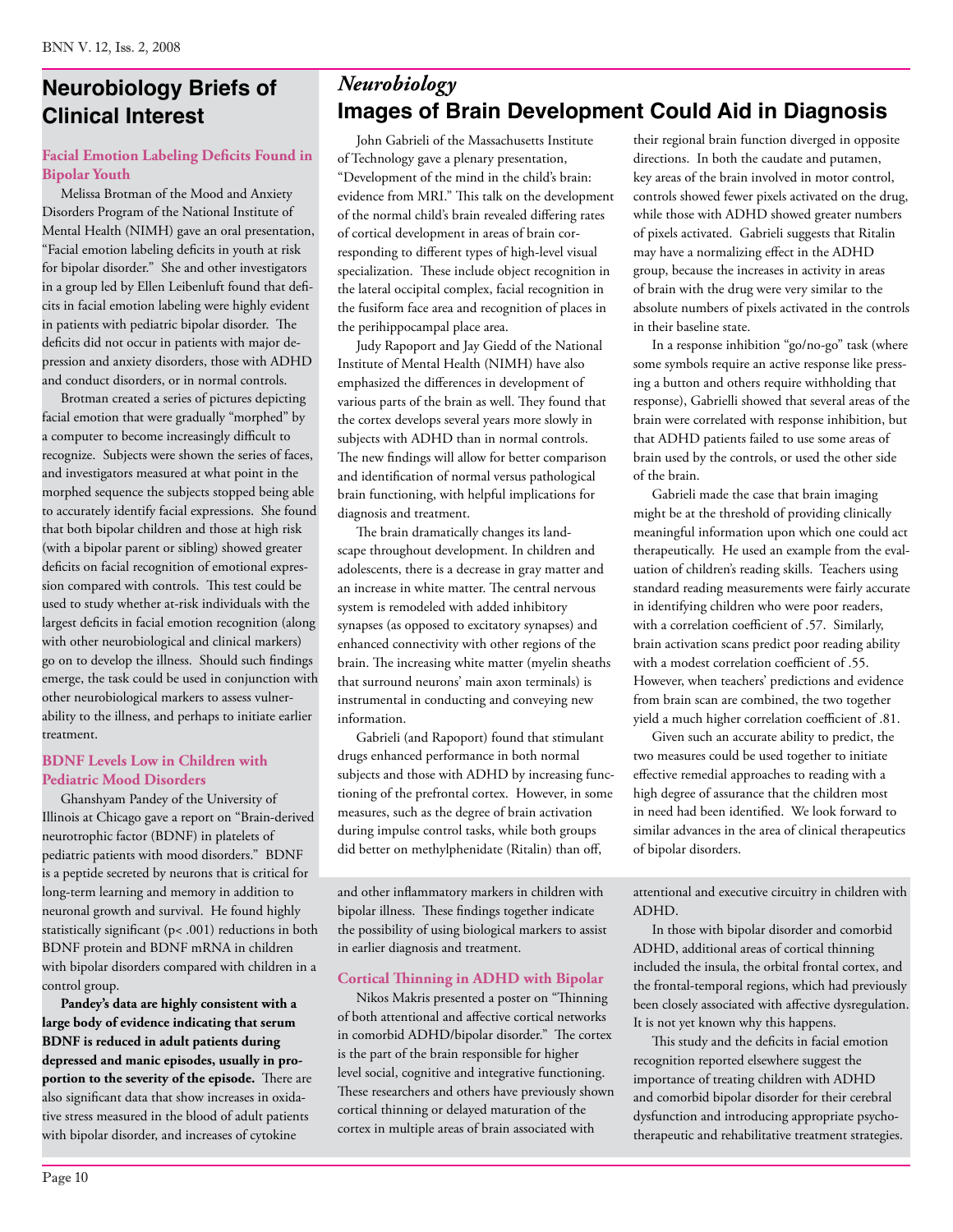## **Two Strategies for Genetic Progress in Bipolar Disorder: Searching for novel genes v. indentifying gene profiles of responsive patients**  *Neurobiology*

In a plenary presentation, Mark Daly of Massachusetts General Hospital reviewed progress to identify genes involved in polygenic illnesses in other branches of medicine where the findings have contributed to a new understanding of pathophysiology and have suggested alternative approaches to treatment.

Daly cited examples of macular degeneration, Crohn's disease, and type II diabetes as illnesses in which new genetic findings have been revealed. This was made possible through the combination of multiple data sets to create a very large N (number of subjects). The size of the data set allowed for a robust picture of the role of multiple single nucleotide polymorphisms (SNPs), or common gene variations, in the population.

Progress was made in the field of psychiatric illness when a spontaneous deletion that occurs in chromosome 16p11.2 was found to account for 1% of autism. Interestingly, this gene is not specific for autism; its presence carries a ten-fold increased risk for ADHD, dysthymic disorder, schizophrenia, bipolar disorder, pain syndromes, and mental retardation, suggesting that it represents a broad risk factor for psychopathology. Researchers also found that the structural protein Ankyrin G and a subunit of the l-type calcium channel were involved in bipolar disorder.

Daly predicts that the accumulation of a large sample size in the study of childhood-onset bipolar illness could lead to similar progress identifying new physiological pathways to the disease, which could ultimately lead to new treatments. He made the point that even though each gene contributes only 1 or 2% of the vulnerability to the illness, treatments targeted at a given gene can have unexpectedly large therapeutic effects. However, it will likely take a decade or more before any such findings lead to new therapies for the illness.

This editor (R.M. Post) raised an alternative strategy previously suggested by David Cox of drug company Pergalen. Cox helped drive the technological innovations that made sequencing the entire human genome rapid and relatively inexpensive. Currently, it costs about \$500 to sequence the entire human genome. However, Cox has been pointing out for several years that focusing on particularly relevant parts of the genome could produce clinically relevant information even more quickly and inexpensively.

Cox suggests that by analyzing an array of 50 to 100 SNPs that have been implicated in bipolar illness and related neuropsychiatric disorders like depression, schizophrenia and ADHD, researchers could determine how a subject might respond to a specific treatment. For example, if a researcher ran a trial of lithium and analyzed an array of SNPs in each individual in the study, the results might show whether responders' SNP profile differed from that of non-responders. Thus, instead of searching for the single SNP that might explain vulnerability to an illness, researchers could analyze an array of common SNPs and gain clinically relevant information more quickly.

This strategy would be particularly helpful for bipolar illness, where there are not only several categories of effective drugs, such as anticonvulsant mood stabilizers, atypical antipsychotics and antidepressants, but also multiple drugs within each category. Defining which patients are most likely to respond to which of the available treatments would be of great clinical value.

Cox had emphasized that the technology is currently available to determine subjects' SNP profiles. All of the actions of a given SNP would not need to be determined, only whether its presence or absence in association with other SNPs was related to a likelihood of response to a given treatment.

He gave a cogent illustration from the field of lung cancer treatment. A treatment is now available that yields complete remission in a high percentage of subjects in a particular subgroup, but that subgroup comprises a minority of all those with lung cancer. People in the subgroup have an alteration in a receptor for neurotrophic factors that makes cells particularly likely to grow and reproduce. The new drug would appear ineffective in the entire population of patients with lung cancer, but when patients with the specific receptor defect are identified and targeted, the drug appears extraordinarily effective. Genetic developments in psychiatry may not result in as robust a prediction as in this example, but even a slight increase in response prediction could be helpful.

Already, multiple studies have indicated that those with a short form of the serotonin transporter are less likely to have positive antidepressant effects to serotonin-selective antidepressants. We also know that children with unipolar depression and adults with bipolar illness who have the short form are more likely to have suicidal ideation than those with the long form. Incorporated into an array of common gene variations (SNPs), these types of results could readily be applied to prediction of individual clinical treatment response.

Another benefit to the SNP profiling strategy is the possibility of determining an individual's vulnerability to serious side effects that are risks

with some drugs. This has already proven feasible in the case of carbamazepine. A gene alteration has been linked to an HLA antigen that often causes a serious rash in Asiatic populations on the drug.

One obstacle to overcome in the SNP profiling strategy is the clinical methodology. Cox recommends that in each large clinical trial assessing responders and non-responders to a given agent, a limited SNP profile be completed. However, a large consortium of government and private industry is necessary to combine available SNP profiling techniques with available patients in clinical trials.

Despite the possible benefits of this approach, a commitment to the strategy and a means of organizing private monies, the pharmaceutical industry, and governmental funds towards this purpose may be difficult to accomplish. This editor approached an American College of Neuropsychopharmacology subcommittee on government/industry interactions with the idea, but no mechanism for forming such a consortium was identified, and the proposal was essentially tabled.

In addition, at the Pediatric Bipolar conference, Mark Daly expressed little enthusiasm for a shift from gene discovery toward Cox's SNP profiling strategy, even if it would lead to more rapid clinical therapeutic advancement in the field of bipolar disorder research.

*One can only hope that eventually a scientific body will recognize the utility of Cox's approach and shift the investigative paradigm from searching for new genes that may or may not yield new targets for therapeutics to assessing an array of genes for more immediate clinically valuable results.*

*Not only would this approach aid in the assessment of individual patient response to individual agents, but with a robust enough SNP profiling, it could also identify those at high risk for early onset of illness, or those at high risk for more pernicious course of illness, and lead to earlier treatment for people in those groups. A process for rapidly acquiring information that could prevent much morbidity and disability should not be discarded lightly.*

*Traditional molecular genetics approaches and personalized medicine approaches should not be viewed as either/or strategies, but ones that are highly complementary. However, without a specific goal of organizing a methodology for clinical trials and assessing individual clinical responses to link them to such gene profiling, the promise of rapidly identifying the most effective treatments for a given individual will not be readily achieved.*